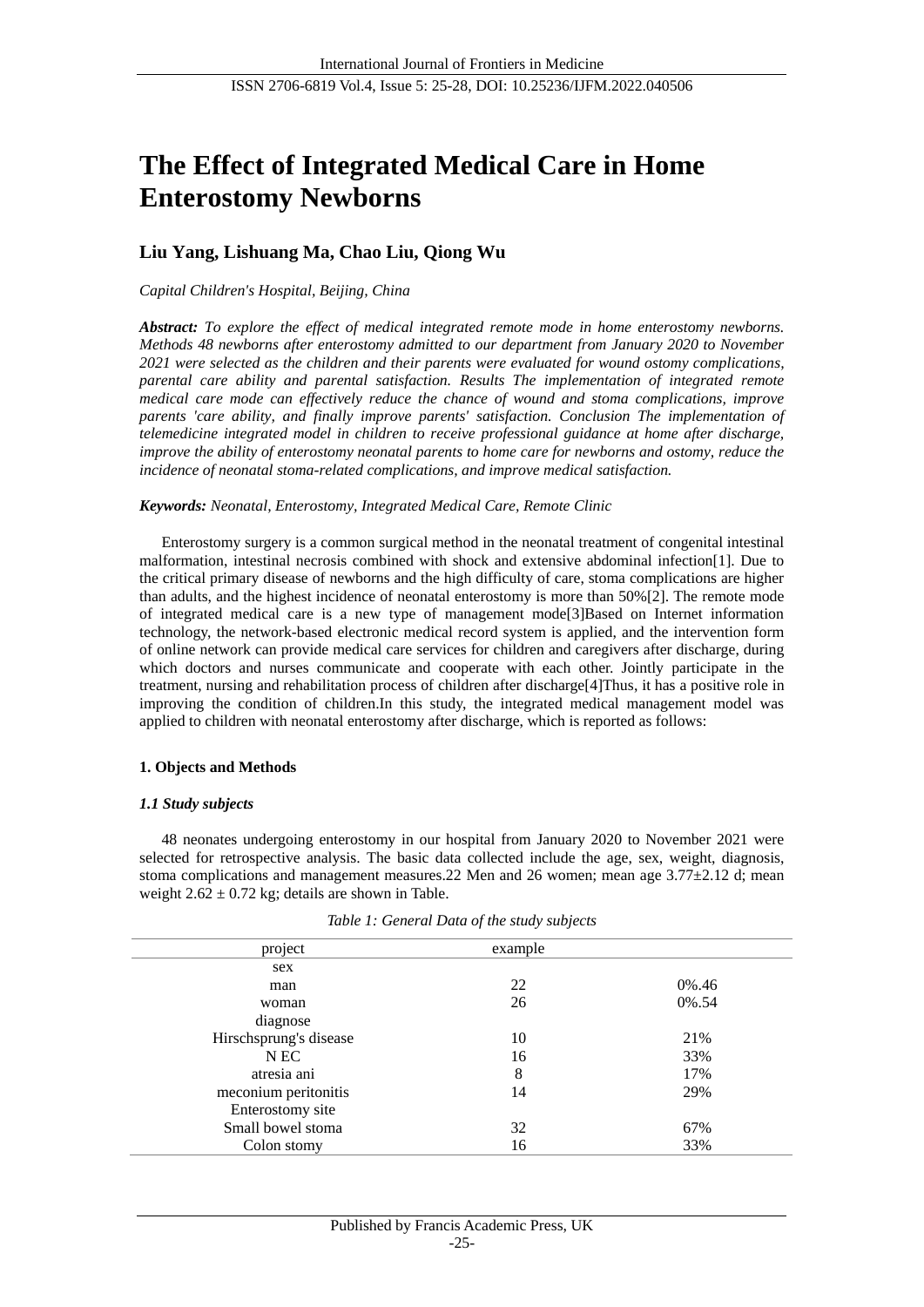# ISSN 2706-6819 Vol.4, Issue 5: 25-28, DOI: 10.25236/IJFM.2022.040506

#### *1.2 Method*

Establish a medical integration team: the specific members are as follows: 1 chief physician, 3 attending physicians and 5 responsible nurses.

During hospitalization: medical integrated mode is responsible for the children, before the discharge by specialist nurse one to one on-site guidance, demonstrate the correct method, enterostomy size and double stomy spacing measurement, pocket cutting method, paste skills and surrounding skin protection method, repeated demonstration, encourage family to ask questions, guide families to practice  $1~2$  times, improve family nursing practice ability, and inform parents discharge possible skin care problems.

Families to assess the degree of disease related knowledge, parents will join the establishment after discharge stoma care WeChat group, encourage the interaction between families, timely answer questions, encourage families to actively share experience, inform the importance of parents visit appointment, need to observe neonatal abdominal status at home, stomy defecation, etc.

After discharge, the Internet online outpatient re-visit is conducted every week, and the attending physician and the ward nurse are jointly responsible for outpatient follow-up and health education. The doctor is responsible for adjusting the treatment plan to understand the feeding, defecation, stool traits, weight, skin around the fistula, timely grasp the situation of the children, conduct in-depth communication with the families of the children, answer questions, understand their psychological state, and improve the disease knowledge and nursing level of the children.

#### *1.3 Evaluation Indicators*

#### *1.3.1 Wound-Related Stoma-Related Complications [5]*

Wound infection: redness or exudate of inflammatory secretions around the wound;

Peristomy dermatitis: peristoma skin has erythema, plaque wet dermatitis or ulcer, bleeding and other symptoms; stoma retraction: stoma subsidence is lower than the skin surface;

Separation of skin and mucosa: separation of the enterostomy edge from the surrounding skin;

stomy stenosis: stomy skin opening is small, it is difficult to see the mucosa or stomy skin opening is normal, but the fingers are difficult to enter, and the tissue around the intestine is tight;

Ostoma prolapse: the intestinal tube out of the skin surface more than 3cm, cannot return.

#### *1.3.2 Knowledge of Care Knowledge*

Evaluation and score from 5 aspects of stomy skin care, pocket replacement and cleaning process, stomy complications identification, stool abnormality judgment, basic knowledge of daily care, 1 is not master; 2 is partial to master; 3 are most master; 4 is all master; 5 is master.

#### *1.3.3 Satisfaction*

The parents of the children were evaluated after treatment, 1: dissatisfaction, 2: partial satisfaction, 3: basic satisfaction, 4: satisfaction, and 5: very satisfaction.

#### **2. Results**

| complication         | Example number | proportion |
|----------------------|----------------|------------|
| wound infection      |                | 5%         |
| Peristomy dermatitis |                | 47%        |
| The mouth retraction |                | 18%        |
| Narrow stoma         |                | 12%        |
| Cathostomy prolapse  |                | 18%        |

*Table 2: Complications Occurrence*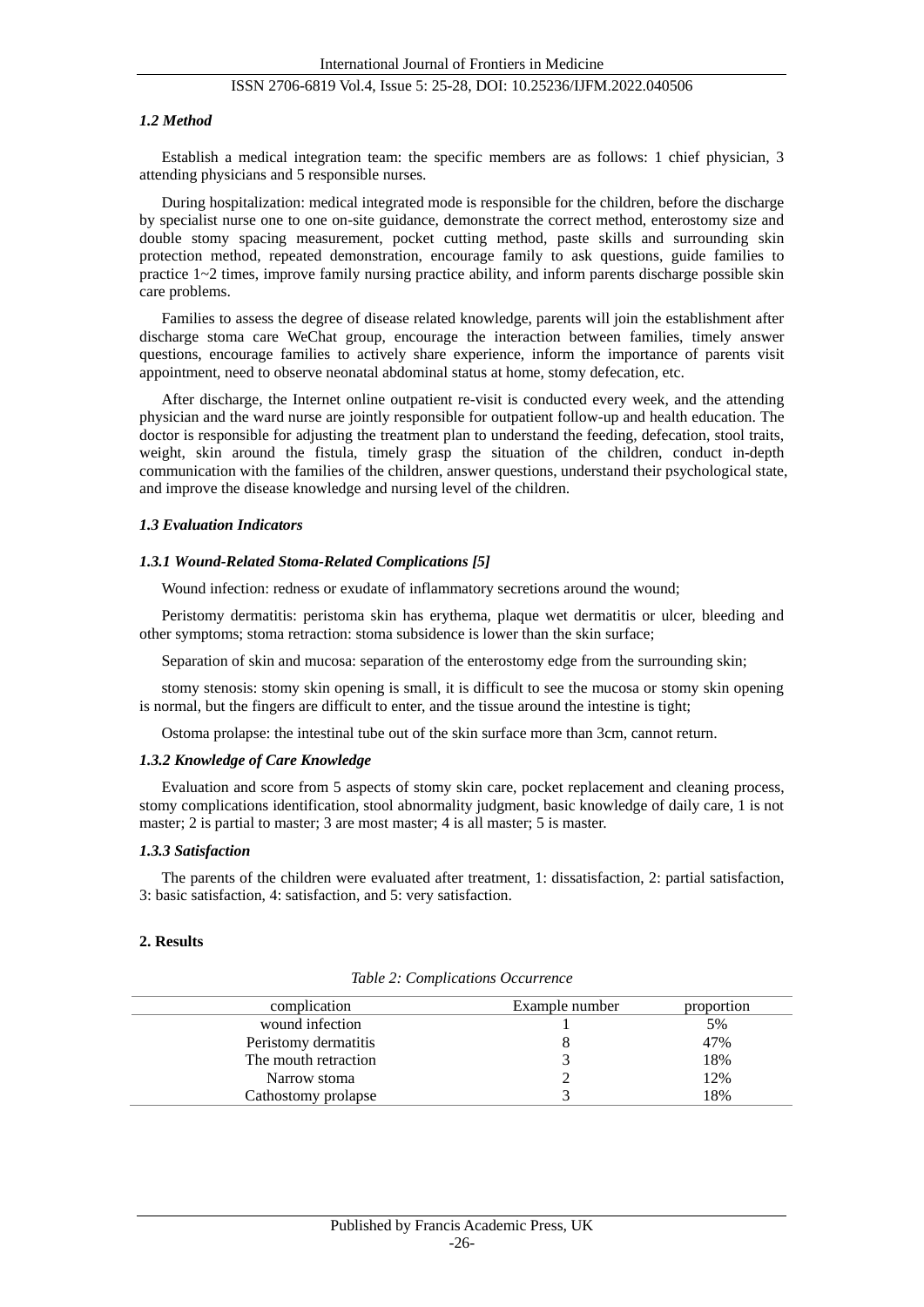# ISSN 2706-6819 Vol.4, Issue 5: 25-28, DOI: 10.25236/IJFM.2022.040506

| project                                   | score           |
|-------------------------------------------|-----------------|
| Ostomy skin care                          | $4.79 \pm 0.11$ |
| Pocket replacement and cleaning process   | $.854 \pm 0.32$ |
| Identification of the stoma complications | $3.62 - 0.61$   |
| Abnormal stool judgment                   | $4.23 \pm 0.79$ |
| Basic knowledge of daily care             | $.364 \pm 1.22$ |

*Table 3: Knowledge of care Knowledge*

#### *2.3 Satisfaction Evaluation*

Through data collection, parental satisfaction was rated as  $4.23 \pm 0.25$ .

#### **3. Discussion**

#### *3.1 The Integrated Telemedicine Model Can Improve the Knowledge Level and Skills of Parents to Care for Enterostomy Newborns*

During the hospitalization of the children, the nursing of stomy was completed by the stomy nurse. After the condition of enterostomy was discharged, the families became the main place of enterostomy care, and the parents became the main caregiver of stomy[6], Care problems often become apparent at 1–4 weeks after discharge. Geng Shoufan et al[7]New mothers lack of knowledge of the disease, prognosis and other problems, prone to a series of symptoms such as anxiety. Reports show that frequent pocket replacement is the biggest problem in home care[8]And will even will be hospitalized again for ostomy care reasons.Remote care integration mode, doctors, nurses from different angles to complete children treatment and nursing, but expression and treatment, increase the trust of the patients' families, children once stoma related complications, can communicate with doctors, nurses, diagnosis and nursing, ensure the timely solve the problems, improve confidence in children, compliance to parents better learning and master the stoma nursing methods, avoid complications and infection, ensure the nutrition of children, to the implementation and effect of the secondary operation in children.

#### *3.2 The Integrated Telemedicine Mode Can Improve the Cohesion of the Medical Team*

The integration of medical care forms doctors and nurses as a whole. The ostomy problems of children are the common goal. At the same time, they provide high-quality diagnosis and care to solve problems, jointly assume the responsibility for patients, and emphasize joint participation and comprehensive cooperation.In the process of home care for children with neonatal enterostomy, every member of the medical team needs to have professional knowledge and skills. Doctors are mainly responsible for identifying the timing of closing the enterostomy through the consultation of the children's postoperative condition progress[9]And nurses mainly through the children home care environment, feeding, defecation, weight, stomy skin conditions around the health guidance, reflect various professional characteristics, effectively avoid doctors and nurses in a single environment for children problem solving limitations, can better cultivate the organization and coordination ability between medical staff, communication ability and team cooperation ability.

#### *3.3. Discussion on the Integrated Mode of Remote Health Care*

Since the outbreak of COVID-19 (COVID-19) 2019, "Internet + medical services" has developed rapidly[10]So that medical nursing services can span the limitation of space, patients can accept long-distance treatment and nursing services at home[11]. Implement home nursing enterostomy newborn parents can use weekly Internet remote outpatient service, through the hospital ostomy medical team feedback and nursing newborn problems, timely solve the special situation of enterostomy and correct the problems in the process of nursing, realize the seamless connection after discharge, ensure the continuation of treatment relationship, and adjust health education to meet individual needs. The application of the integrated mode of remote care can not only obtain timely information about the changes of patients' conditions, but also reduce the chance of children going out to be infected as far as possible, and through the full cooperation of doctors and patients, the quality of home care for children can be improved and the satisfaction of parents can be improved.

It is undoubtedly a practical and innovative measure to improve the utilization efficiency of medical